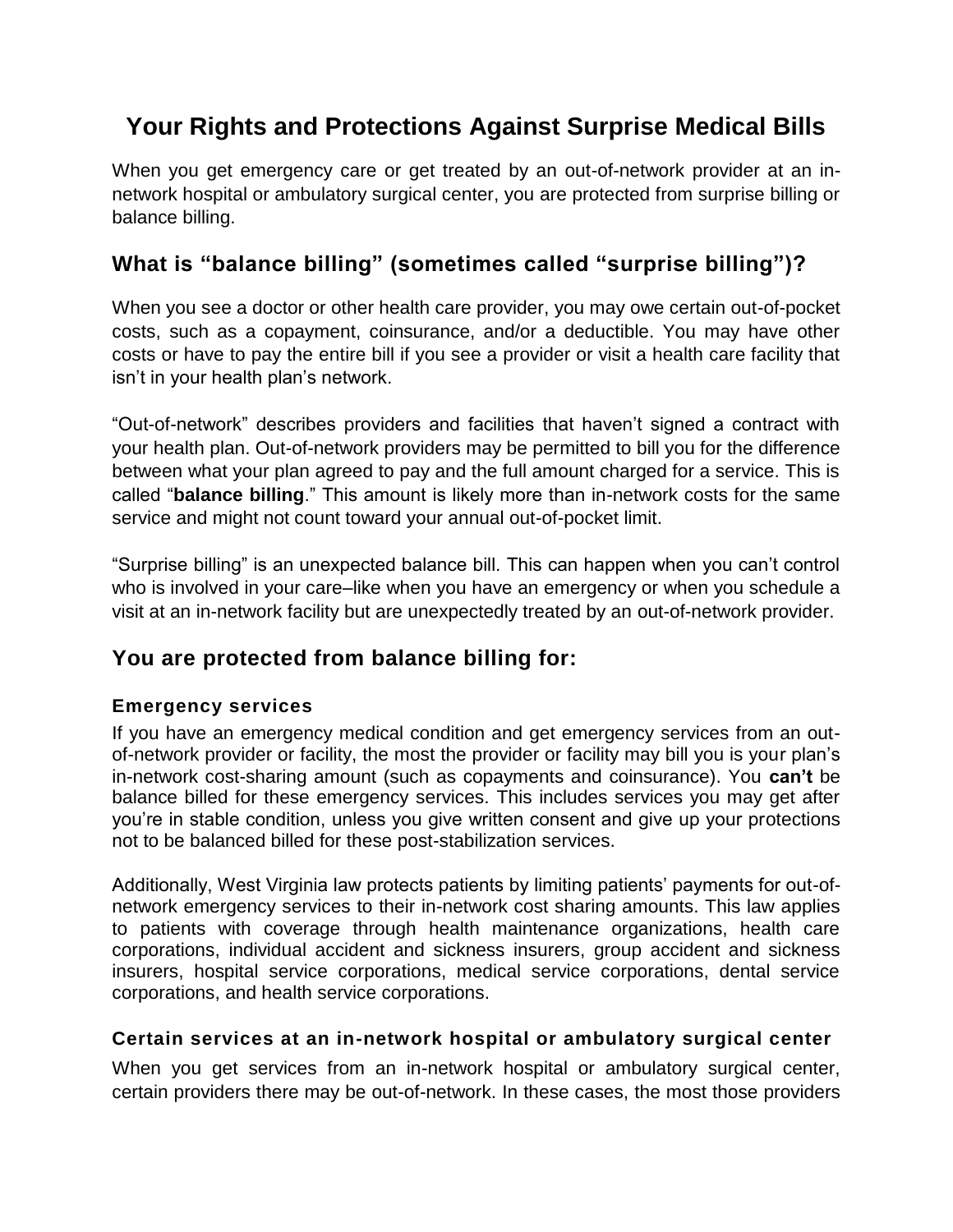may bill you is your plan's in-network cost-sharing amount. This applies to emergency medicine, anesthesia, pathology, radiology, laboratory, neonatology, assistant surgeon, hospitalist, or intensivist services. These providers can't balance bill you and may not ask you to give up your protections not to be balance billed.

If you get other services at these in-network facilities, out-of-network providers can't balance bill you, unless you give written consent and give up your protections.

**You're never required to give up your protections from balance billing. You also aren't required to get care out-of-network. You can choose a provider or facility in your plan's network.**

### **When balance billing isn't allowed, you also have the following protections:**

- You are only responsible for paying your share of the cost (like the copayments, coinsurance, and deductibles that you would pay if the provider or facility was innetwork). Your health plan will pay out-of-network providers and facilities directly.
- Your health plan generally must:
	- $\circ$  Cover emergency services without requiring you to get approval for services in advance (prior authorization).
	- o Cover emergency services by out-of-network providers.
	- $\circ$  Base what you owe the provider or facility (cost-sharing) on what it would pay an in-network provider or facility and show that amount in your explanation of benefits.
	- o Count any amount you pay for emergency services or out-of-network services toward your deductible and out-of-pocket limit.

#### **If you believe you've been wrongly billed**, you may contact:

- The U.S. Centers for Medicare & Medicaid Services (CMS) at **1-800-MEDICARE** (1-800-633-4227) or visit<https://www.cms.gov/nosurprises> for more information about your rights under federal law.
- Your health plan to ask them why you got the bill and if it's correct. If it was an emergency, ask your health plan if they processed your claim as an emergency.
- The West Virginia Offices of the Insurance Commissioner at [https://www.wvinsurance.gov/Consumer\\_Services](https://www.wvinsurance.gov/Consumer_Services) or by phone at 1-888-TRY WVIC (888-879-9842) or (304) 558-3386.

### **Good Faith Estimate**

**You have the right to receive a "Good Faith Estimate" explaining how much your medical care will cost.**